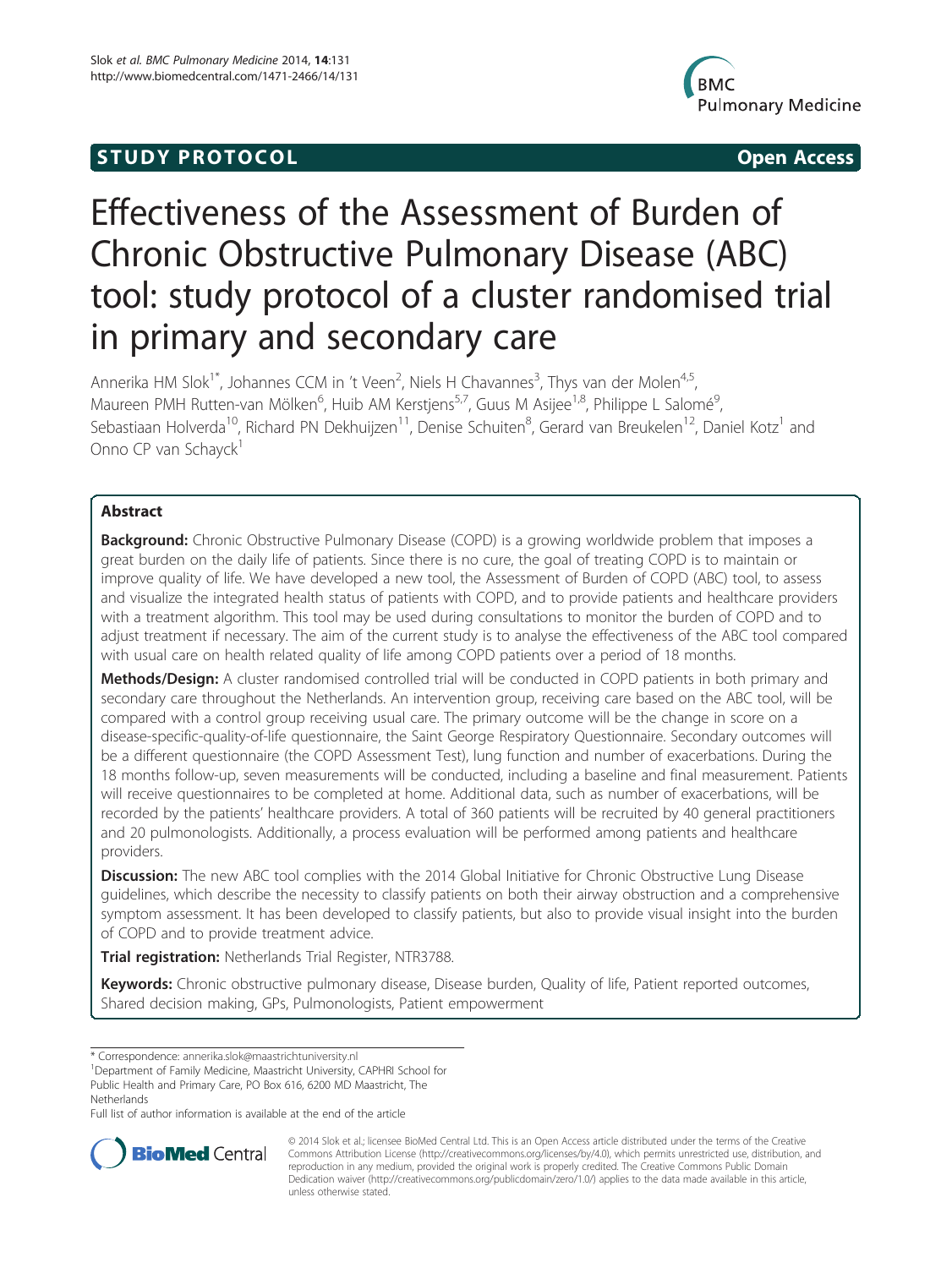## <span id="page-1-0"></span>Background

The prevalence of Chronic Obstructive Pulmonary Disease (COPD) is increasing globally due to an aging population and continued exposure to risk factors [\[1](#page-7-0)]. COPD has a major impact on the lives of patients'. The prevalence of COPD is expected to increase, and is projected to be the fourth leading cause of death and the seventh leading cause of disability-adjusted life years (DALYs) lost worldwide by 2030 [\[2,3\]](#page-7-0).

Since there is no cure for the disease, the goal of COPD treatment is to maintain or improve patients' quality of life. As such, the care of patients with COPD is currently shifting towards a more patient-centred model. More attention is paid to the impact of the disease on the patient's life [\[1](#page-7-0)]. It is therefore necessary to focus on more than just airway obstruction, as measured by the forced expiratory volume in one second (FEV1), which has a poor correlation with many patient reported outcomes in COPD [[4](#page-7-0)]. Health status measurements have been propagated as an important part of managing COPD, both in primary and secondary care [[5\]](#page-7-0). Previous studies showed that a poor health status is a predictor for hospitalization and mortality [\[6](#page-7-0)-[8](#page-7-0)].

Health status questionnaires can also be used to determine the burden of COPD as experienced by patients.

However, current health status questionnaires do not fully cover patients' experienced burden of disease [\[9\]](#page-7-0). Hence, we developed a new tool, the Assessment of Burden of COPD (ABC) tool, which consists of three elements. The first element is the ABC scale, a 14-item questionnaire that measures five different domains of the burden of disease as experienced by the patient: symptoms, functional state, mental state, emotional state, and fatigue. The second element comprises a number of additional indicators: smoking status, exacerbation history, dyspnoea, body mass index (BMI), lung function and physical activity. When combined with the ABC scale an overall assessment of a patient's integrated health status is obtained. The third element is a computer program used to visualize the scores on all items into green, orange and red balloons and link treatment advice to these balloons (see Figure 1) [\[9](#page-7-0)].

The purpose of the ABC tool is to assess the experienced burden of disease and to provide both patient and healthcare provider with a visual overview of the individual patient's burden of COPD. The tool is designed to facilitate shared decision making, in which patients and healthcare providers are both responsible for the focus of treatment , selecting the corresponding treatment options, formulating a personal goal and make a tailored treatment plan [\[10\]](#page-7-0). Patients need to be encouraged to take the lead



Figure 1 Visualization of the dimensions influencing integrated health status (Assessment of Burden of COPD tool), changed after treatment.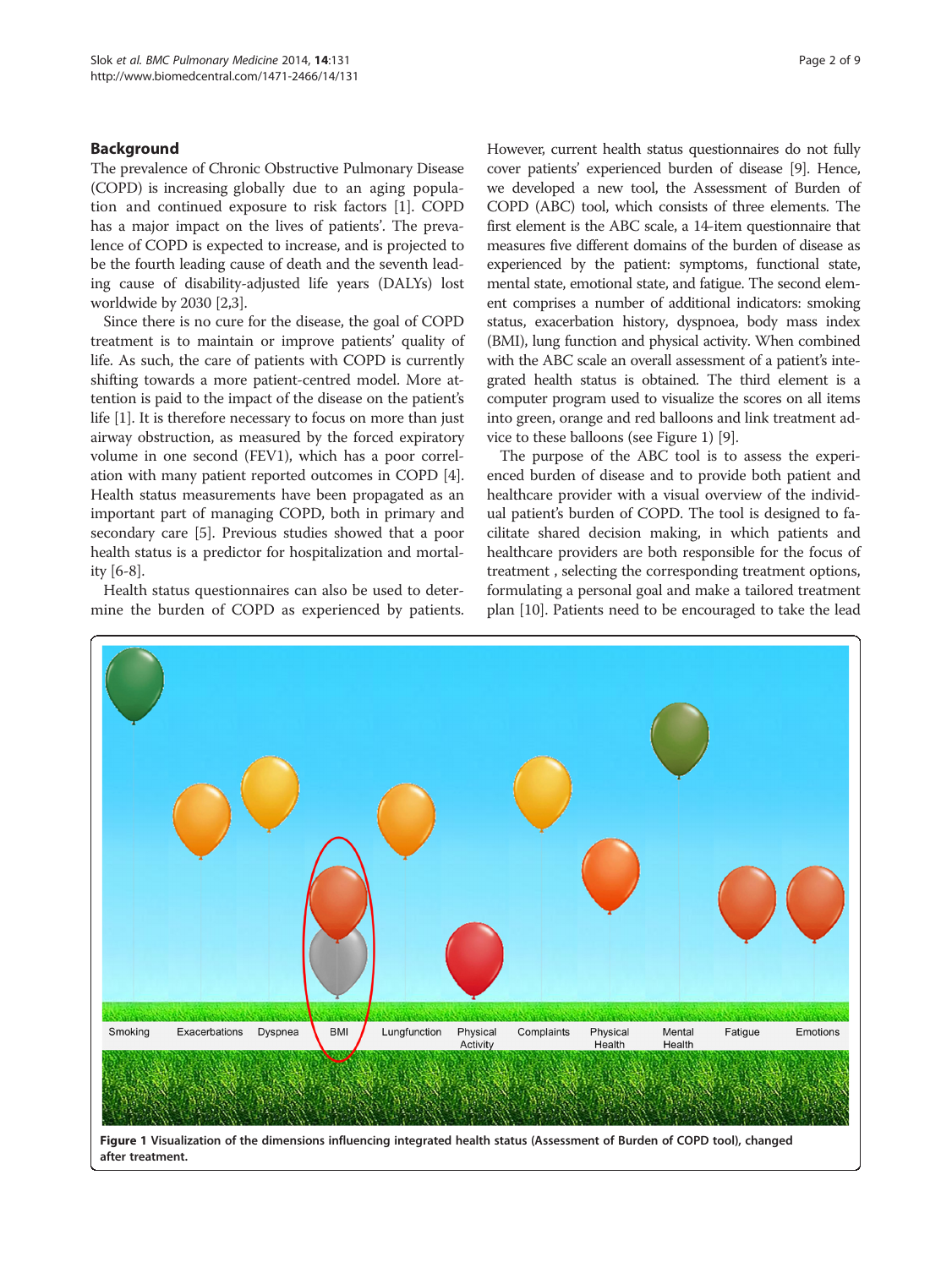in their own treatment, and the ABC tool aims to facilitate in this process. It can be used during consultations to monitor the patient's integrated health status, including the experienced burden of COPD, and to treat the patient accordingly.

The development of the tool has been described elsewhere [\[9](#page-7-0)].

The reliability, validity and responsiveness of the ABC scale, the first element and core component of the ABC tool, still needs to be assessed. The scale is based mainly on the Clinical COPD Questionnaire (CCQ) [[11](#page-7-0)], so we assume that it is a valid and reliable instrument. However, to be thorough we will analyse the internal consistency and test-retest reliability. Furthermore, we will analyse the convergent validity, divergent validity, known-group differences and responsiveness.

Since the effectiveness of the ABC tool has not yet been tested, we will conduct a cluster randomised controlled trial (RCT). The trial will take place in both primary and secondary care settings, to include patients with varying

disease severity. We aim to evaluate the effectiveness by answering the following research question:

In COPD patients, varying in disease severity, does application of the ABC-tool increases the percentage of patients with a clinically relevant improvement on the Saint George Respiratory Questionnaire (SGRQ) [[12](#page-7-0)], between baseline and 18 months follow-up, as compared with usual care?

## Methods/Design

## Study design

The study is a two-armed cluster RCT that compares an intervention group, using the ABC tool with a control group receiving usual care. The duration of follow-up period is 18 months. During this period there are seven measurements, including a baseline and final measurement. The flow of the study is presented in Figure 2.

This study has been approved by the Medical Ethics Committee of the Atrium-Orbis-Zuyd Hospital in the Netherlands.

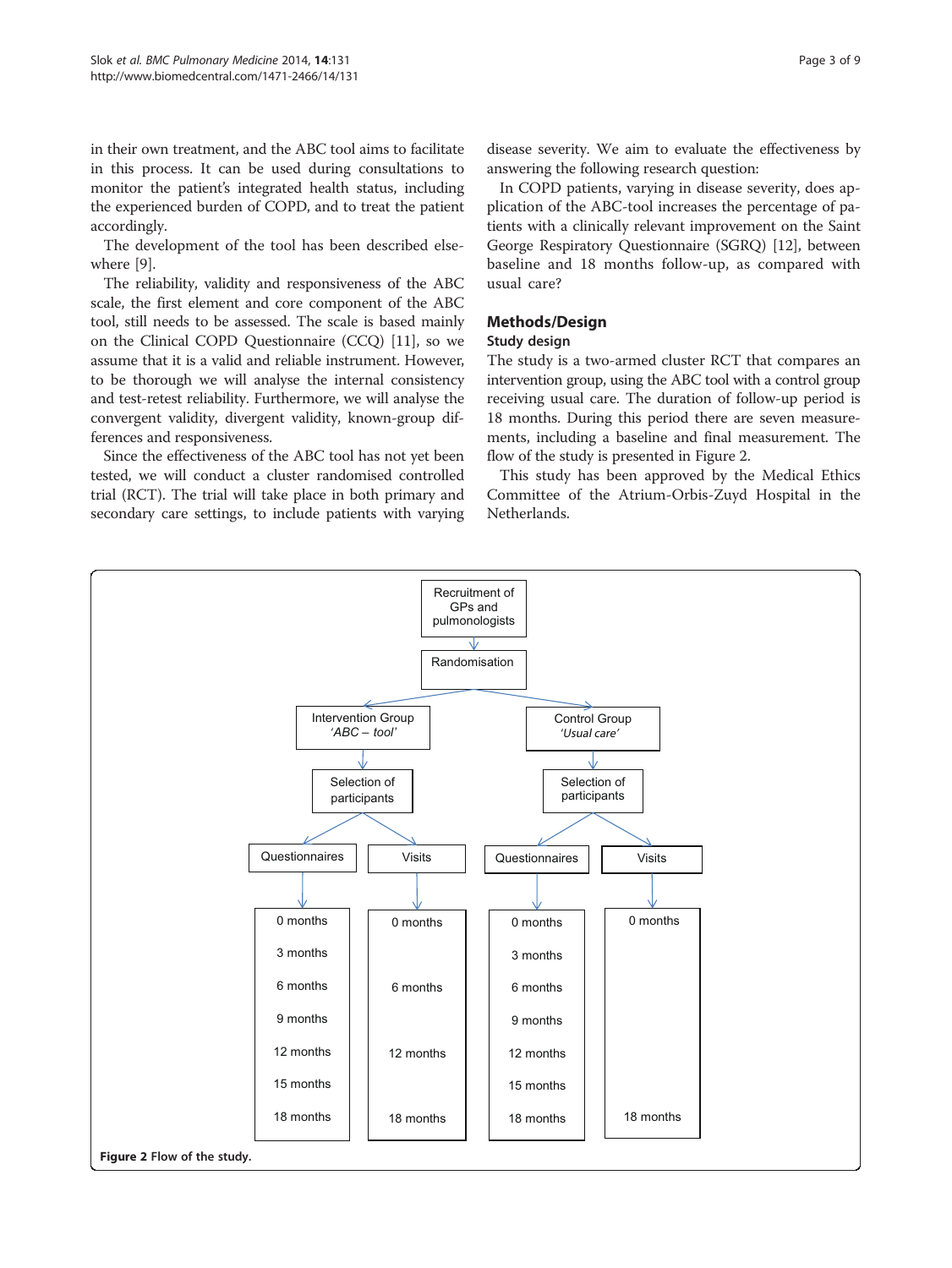#### Selection, recruitment and randomisation

This study will take place in general practices and hospitals throughout the Netherlands. The researchers will contact general practitioners (GPs) and pulmonologists using a GP network (CAHAG; COPD and Asthma GP Advice Group) and the pulmonologists association (NVALT; Dutch Association of Physicians for Lung Diseases and Tuberculosis). To avoid contamination of care (i.e. patients from the control group receiving the intervention because they are treated by the same caregiver), it is vital that the randomisation between the groups takes place at caregiver-level and not at patient-level. Therefore, healthcare providers will be randomly assigned to intervention or control group in a 1:1 ratio with the help of a computer program designed by the Maastricht University Centre for Data and Information Management (MEMIC). Randomisation will be stratified by type of caregiver (GP or pulmonologist) and variable blocks of two, four or six will be used to make sure there are an equal number of caregivers from primary and secondary care in the intervention and control group. The researcher will enter the names of the healthcare providers into the computer program, which will then randomly allocate them to either the intervention or control group.

Participating healthcare providers will be asked to invite patients from their listed patient databases to participate in the trial. Patients that meet the inclusion criteria and exclusion criteria (see next paragraph) will be sent an information letter including an informed consent form. Healthcare providers will also directly invite patients to participate if they see them during consultations. If the patient agrees to participate in the study, an appointment will be made with the healthcare provider to discuss further details of the trial, recheck whether the patient is eligible for the study and sign the informed consent form.

#### Inclusion and exclusion criteria

The inclusion criteria will be: a confirmed diagnosis of COPD (post-bronchodilator FEV1/Forced Vital Capacity < 0.7) by spirometer, age 40 years or above, and the ability to understand and read the Dutch language. The exclusion criteria will be: an exacerbation less than six weeks ago, hard-drug addiction, life-threatening co-morbid conditions, and current pregnancy. Exacerbations are defined as an acute event characterized by worsening of a patient's respiratory symptoms beyond normal day-to-day variation that necessitates prednisolone and/or hospital admissions for COPD.

#### Intervention group

The actual intervention will be the use of the ABC tool by patients and healthcare providers during routine consultations. Patients will fill out the ABC scale, which measures the patient's experienced burden of COPD, in the waiting room (without supervision) [\[9](#page-7-0)]. The healthcare provider will then enter the results of the ABC scale into a computer program and add the results of additional items (i.e. smoking status, exacerbation history, dyspnoea, body mass index (BMI), lung function and physical activity). These items and the ABC scale together will show the integrated health status of the patient, illustrated by a visual representation with coloured balloons. The balloons represent all of the patient's health status items, including the different domains of the ABC scale (see Figure [1](#page-1-0)). A high, green balloon means that the patient scores well on a particular item/domain; an orange balloon means an intermediate score; and a low, red balloon means that the patients scores poorly on that item/domain. Patients and healthcare providers will be prompted to discuss the balloons together, according to the principles of shared decision making (SDM) [[13](#page-7-0)], and will be advised to work on the items represented by the red and orange balloons. These represent the items with possible room for improvement if the right treatment is provided. Each balloon can be clicked on, showing a pop-up with treatment advice.

The algorithm behind the ABC tool was developed based on a previous treatment algorithm attached to the CCQ [[14\]](#page-7-0), and optimized for this study according to national and international guidelines [[15-](#page-7-0)[17](#page-8-0)]. The cut-off points are based on the current Dutch COPD Healthcare Standard guidelines [[18](#page-8-0)], and experts' experiences. The level of the balloon was determined by using a continuous scale to grade the displayed value. The treatment recommendations were written by pulmonologists and GPs based on the current national COPD guidelines. Two versions of the algorithm were written, one for the use in primary care, based on the standard of the Dutch College of General Practitioners [[15](#page-7-0)] and the other for the use in secondary care, based on the NVALT guidelines [\[16](#page-7-0)]. The treatment advice was written during a number of meetings and groups discussions, and the algorithm was tested extensively by healthcare providers with different backgrounds throughout the Netherlands. Examples of the treatment advice are provided in Additional file [1](#page-7-0).

According to the principles of shared decision making, patients and healthcare providers will be advised to discuss the possible treatment options within the patient's possibilities. One or more pieces of advice can be selected and will automatically and electronically be placed in the patient's written treatment plan. During the consultation, healthcare providers should guide patients in setting a personalized treatment goal. This personal goal should be written down as an achievable goal, in the patient's own words. The treatment plan aims to achieve the personal goal. At each follow-up moment, the intervention group will complete the ABC scale and use the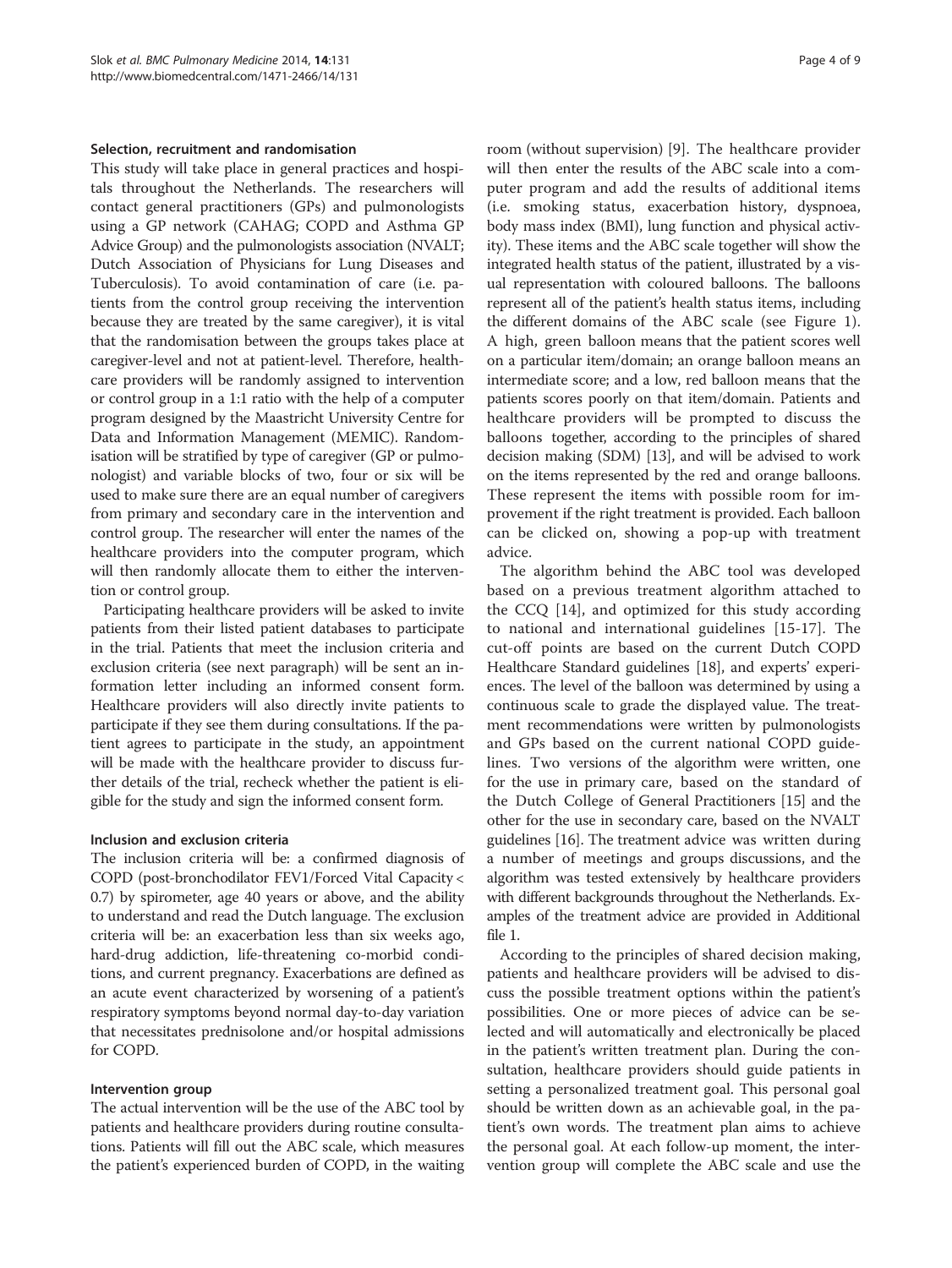ABC tool. The tool will show both the current balloons and the balloons from the previous consultation, displayed in grey (Figure [1](#page-1-0)). The tool can be used to monitor a patient's integrated health status over time and adjust the treatment as necessary.

## Control group

The ABC scale and tool (including its software) will only be provided in the intervention group. The patients in the control group will receive care as usual and their healthcare providers will not be instructed by the research team.

## Measurements

## Intervention group

Patients in the intervention group will receive individualized treatment guided by their integrated health status, as measured predominantly by the ABC scale. Patients will visit their healthcare providers at least four times during the 18 months follow-up. During these consultations, healthcare providers will record lung function, number of exacerbations in the previous year and since previous visit, smoking behaviour, BMI and comorbidity. Additional file [2](#page-7-0) shows all items of the integrated health status. Questionnaires will be sent to patients' homes at 0, 3, 6, 9, 12, 15 and 18 months (see Table 1).

## Control group

Patients in the control group will receive care as usual. The patients will visit their healthcare provider for the baseline measurement (0 months) and the 18-month follow up. At these consultations lung function and BMI will be measured, and smoking status, comorbidity, number of exacerbations in the previous year and since previous visit will be monitored. Questionnaires will be sent to patients' homes at 0, 3, 6, 9, 12, 15 and 18 months (see Table 1).

## **Outcomes**

#### Primary outcome

The primary outcome measure will be the proportion of patients in the intervention group with a clinically meaningful improvement on the SGRQ [[19](#page-8-0)], that is, a decrease of at least 4 points between baseline and 18 month followup, compared with the control group.

The SGRQ consists of 50 questions with scores that range from 0 (best) to 100 (worst). Higher scores indicate more advanced impairment in health-related quality of life [\[12\]](#page-7-0).

## Secondary outcomes

- 1. The net proportion of patients in the intervention group with a clinically meaningful change of 4 points on the SGRQ between baseline and 18 month follow-up [[19\]](#page-8-0), compared with the control group. The net proportion will be calculated by subtracting the percentage of patients improved by 4 points on the SGRQ from the percentage of patients decreased by 4 points.
- 2. The difference in the proportion of patients from the intervention group and control group with a clinically meaningful improvement of at least 4 points on the SGRQ (a decrease in the SGRQ score), between baseline and 6 months and between baseline and 12 months follow-up.
- 3. The absolute difference SGRQ score at 18-month follow-up between the intervention group and control group.
- 4. Health related quality of life will also be measured by the COPD Assessment Test (CAT) [\[20\]](#page-8-0). Differences on total scores will be calculated between baseline and 12 months follow-up and

| Completed by patients at the GP practice or hospital   | Time (months) |          |          |          |          |    |          |
|--------------------------------------------------------|---------------|----------|----------|----------|----------|----|----------|
|                                                        | 0             | 3        | 6        | 9        | 12       | 15 | 18       |
| Assessment of burden of COPD scale*                    | X             |          | X        |          | X        |    | X        |
| Medical Research Council*                              | X             |          | X        |          | X        |    | X        |
| Physical activity*                                     | X             |          | $\times$ |          | X        |    | $\times$ |
| Completed by patients at home                          |               |          |          |          |          |    |          |
| Demographics                                           | X             |          |          |          |          |    | $\times$ |
| The Saint George Respiratory Questionnaire             | X             |          | X        |          | X        |    | $\times$ |
| COPD Assessment Test                                   | X             |          | X        |          | X        |    | $\times$ |
| EuroQol5d-5 level Questionnaire                        | X             |          | X        |          |          |    | $\times$ |
| Patients Assessment Chronic Illness Care questionnaire | X             |          |          |          | X        |    | $\times$ |
| Healthcare use, medication use                         | X             | $\times$ | $\times$ | $\times$ | $\times$ | X  | $\times$ |
| Employment status, absence from paid work              | X             | X        | $\times$ | $\times$ | $\times$ | X  | $\times$ |
|                                                        |               |          |          |          |          |    |          |

#### Table 1 Measuring moments

\*Completed by patients in the intervention group only.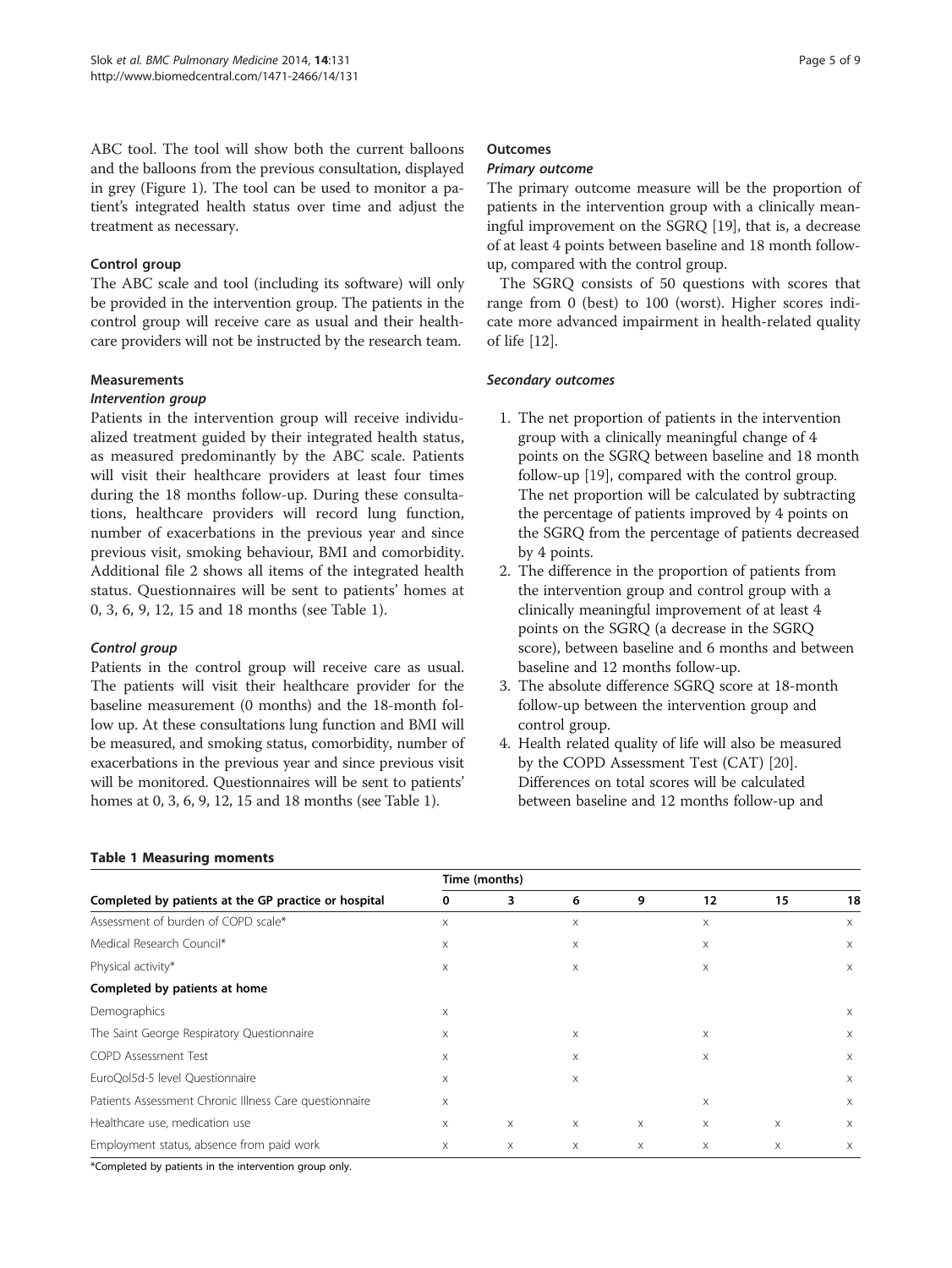between baseline and 18 months follow-up. The CAT is an eight item questionnaire with scores ranging from 0 to 40, with higher scores indicating greater impairment of health related quality of life [[20](#page-8-0)]. Differences in number of exacerbations and lung function, as recorded by the healthcare providers, will be calculated between the two groups, with respect to the number of exacerbations at a given time point and to change over time.

5. An economic evaluation will be performed at 6 and 12 months. This evaluation will compare differences in costs with differences in effects (Cost Effectiveness Analysis) and quality adjusted life years (Cost Utility Analysis).

Questionnaires will be used to record visits to physicians and healthcare providers, medication use, hospital admissions, employment status and absence from paid work every three months. For the economic evaluation, costs will be calculated from a healthcare perspective and a societal perspective. The EuroQol5d-5 level Questionnaire (EQ-5d-5 L) measures the generic health-related quality of life. The EQ-5D-5 L consists of 5 dimensions to describe health - mobility, self-care, every day activities, pain/ discomfort and anxiety/depression - each with five levels of functioning (e.g. no problems, slight problems, moderate problems, severe problems, unable to/severe problems) [\[21](#page-8-0)]. The domain descriptions are combined with population-based values to derive a health utility index [\[22\]](#page-8-0). In addition to the descriptive system and the off-the-shelf value sets, the EQ-5D-5 L includes a visual analogue scale (VAS) that individuals can use to rate their own health on a scale from 0 (worst imaginable health) to 100 (best imaginable health).

6. The process evaluation will consist of two parts: patients' evaluation of the level of integrated healthcare will be measured at baseline, 12 months and the final visit (18 months), using the Patients Assessment Chronic Illness Care questionnaire (PACIC) [[23](#page-8-0)]. The PACIC is a 20 item questionnaire, with a five point response scale (ranging from  $1 = \text{'almost never' to } 5 = \text{'almost}$ always'). Higher scores represent a more frequent presence of the aspect of structured chronic care. Furthermore, treatment plans (recorded in the ABC tool) will be compared qualitatively with the delivered care to patients (as reported by the patients).

A process evaluation among healthcare providers includes assessing factors that may have hindered or facilitated the implementation of the ABC tool in the management of COPD care. This evaluation, among approximately 10 to 15 participating healthcare providers, will be performed

by means of semi-structured group interviews and individual interviews. Questions that will be discussed include; "How easy is it to use the ABC-tool?", "How did patients react on the visual display?", and "What barriers did you encounter when using the ABC scale and the ABC tool?". The methods for the process evaluation will be described elsewhere in more detail.

## Sample size calculation

The required sample size of 360 patients (180 patients per arm) is based on the following assumptions:

- 1) A clinical response (a clinically meaningful improvement of at least 4 points [\[19\]](#page-8-0)) of 50% in the treated arm versus 30% in the control arm [\[24,25\]](#page-8-0) (implying an effect size  $d = 0.42$  for the clinical response), and a power of 80% to detect a difference in the clinical response rate of the primary outcome between the treated and control arm with a two-tailed alpha of 5%. This assumption gives a sample size of 180 patients in total (90 patients per arm), ignoring at first the design effect due to clustering of patients within physicians.
- 2) The number of participating GPs will be about twice as large as the number of pulmonologists.
- 3) An estimated availability of 5 patients per GP and 8 patients per pulmonologist on average. This, together with assumptions 1 and 2, gives a total of 20 GPs and 10 pulmonologists. However, the following three steps result in a sample size which is twice as large, that is 40 GPs and 20 pulmonologists.
- 4) An intraclass correlation coefficient (ICC) of 0.05, meaning that about 5% of the total outcome variation within each arm is between GPs and between pulmonologists, instead of between patients of the same physician. Literature suggests that an ICC of 0.05 is a good default value for trials in primary care [[26](#page-8-0)-[28\]](#page-8-0). Combined with assumptions 2 and 3, and allowing for 10% more clusters (healthcare providers) to compensate the power loss due to variation in cluster size, that is, in number of patients included per healthcare provider, this ICC of 0.05 implies a design effect of 1.38 [\[29](#page-8-0)]. The number of clusters must thus be multiplied with 1.38.
- 5) A dropout rate of 25% of patients and/or clusters, to be compensated by multiplying the number of clusters to be included by 1.33 (since 75% of 1.33 is 1). Dropouts will be included into the analyses (intention to treat), but contribute less to the power due to missing data, hence the present correction.
- 6) Data analysis of the primary outcome with the recommended PQL2 (penalized quasi-likelihood) estimation method which requires a further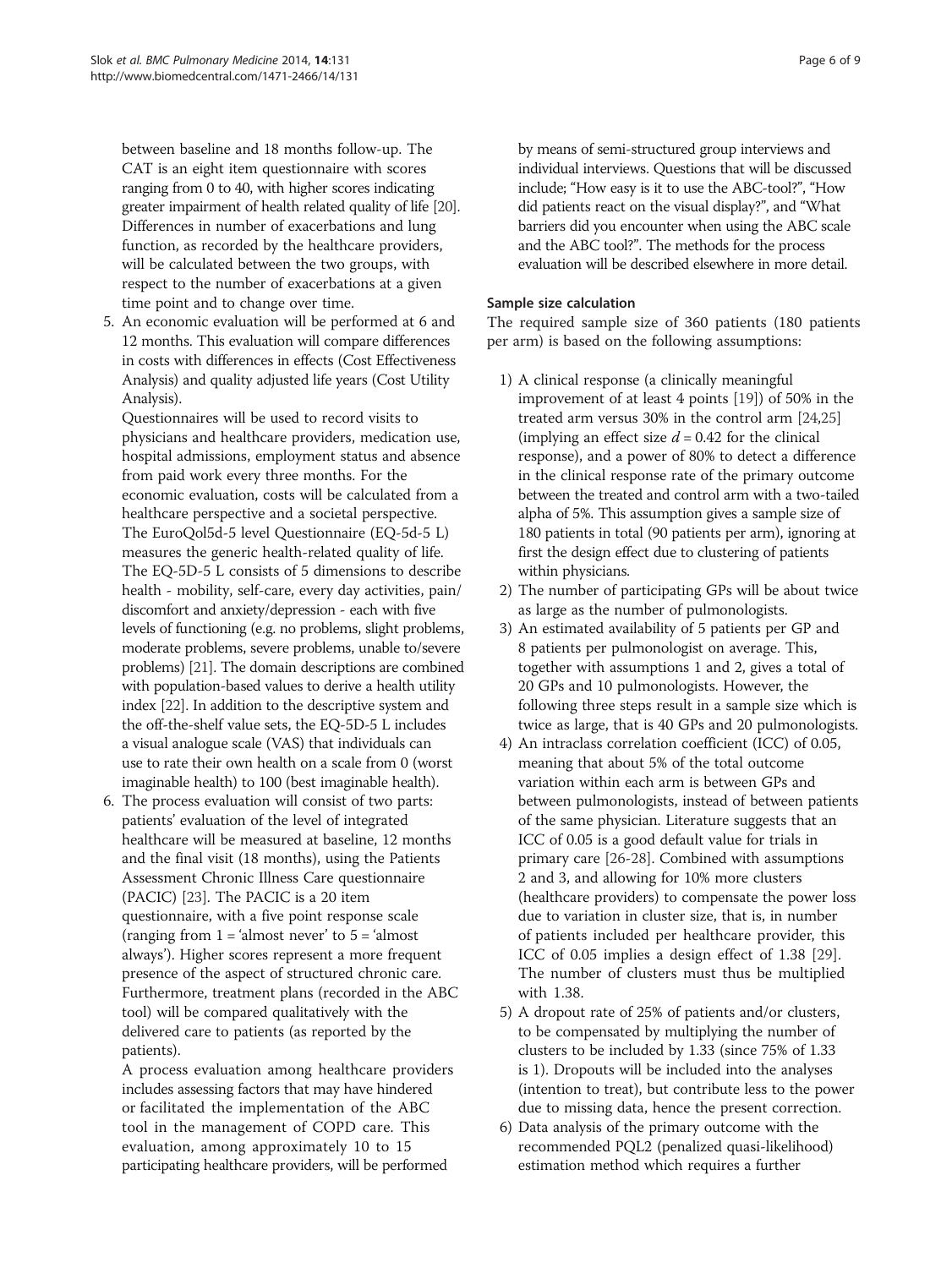multiplication of the number of clusters with a factor of 1.10 [[30\]](#page-8-0).

Combining assumptions 4, 5 and 6 gives a multiplication factor of  $1.38 * 1.33 * 1.10 = 2$  for the number of GPs and pulmonologists as computed in steps 1 to 3, leading to the planned sample size of 40 GPs, 20 pulmonologists and 360 patients in total.

## Statistical analysis

All baseline variables and outcomes will be summarized with descriptive tables and, in the case of repeated measures, plotted against time per treatment arm.

The primary and first two secondary outcomes are binary outcomes and will be analysed with mixed logistic regression, using PQL2 or numerical integration as method of estimation.

All quantitative outcomes will be analysed with mixed linear regression, with physician, patient and measurement as three levels at which sampling error occurs, and as predictors treatment arm, time point of measurement, treatment by time interaction, patient demographics and other prognostic variables. Generalized linear mixed models with negative binomial distribution will be used to estimate the adjusted difference in exacerbations. Costs will also be analysed with generalized linear mixed models using a log-normal distribution or gamma distribution. A p-value of < .05 will be considered statistically significant.

All data will be analysed according to the intention-totreat principle, including all randomised healthcare providers and patients. To prevent missing data, patients will receive reminders for the questionnaires if they do not return the questionnaire within three weeks. If necessary, multiple imputation to cope with missing values will be used [\[31](#page-8-0)].

## **Discussion**

This paper describes the design of a cluster RCT to evaluate the effectiveness of the newly developed ABC tool. The development of the tool was based on the insight that the severity of COPD has to be determined by both the severity of the airway obstruction and the burden of disease. The 2014 guidelines of the Global Initiative for Chronic Obstructive Lung Disease (GOLD), recommend a comprehensive symptom assessment in determining the severity of COPD [[17](#page-8-0)]. The guidelines also introduced a combined COPD assessment resulting in an ABCD classification. This novel classification integrates symptom severity as measured by mMRC [\[32\]](#page-8-0), CCQ [[11](#page-7-0)] of CAT [\[20\]](#page-8-0), versus prognostic indicators of pathophysiologic severity assessed by airflow obstruction and exacerbation history [\[33\]](#page-8-0). The ABC tool offers a different operationalization of this new approach and goes beyond classification. The strength of the tool is that it provides a profile of scores on many different domains of COPD-related health. The tool not only focuses on the quantification of the burden of COPD, but determines the actual integrated health status. In addition, it provides a treatment algorithm which gives the patient and healthcare provider insight into treatment options accordingly. The tool offers a visual display of the integrated health status using balloons to show the scores on the different domains of the ABC scale and additional items such as smoking status and exacerbation history. Furthermore, the algorithm provides treatment advice, including pharmacologic options as well as nonpharmacologic options, to formulate a personalized treatment goal and treatment plan. The tool is designed to provide insight into the patient's individual burden of COPD and therefore enables to make a tailored treatment plan and to make the patient feel co-responsible for their own treatment, using principles of shared decision making [\[13\]](#page-7-0).

An important issue during the process of designing the study was the selection of an appropriate primary outcome measure. It is more common to use objective parameters, such as the airway obstruction, as primary outcomes [[34](#page-8-0)]. However, airway obstruction is hypothesized to correlate poorly with health status and/or quality-of-life [\[4](#page-7-0)]. We therefore decided to use a health-related qualityof-life questionnaire. Since treatment in the intervention arm is based on the outcomes of this new instrument, which is based on the CCQ, a different quality-of-life instrument will be used to measure the primary outcome. We decided to use the SGRQ [[12](#page-7-0)], a disease-specific quality-of-life instrument. We hypothesize that the use of the ABC tool in daily care will have a positive effect on the quality-of-life of COPD patients As the CAT is part of the assessment according to the GOLD guidelines [\[17\]](#page-8-0), we decided to use it as a secondary outcome measure.

The trial will be conducted throughout the Netherlands, in both primary and secondary care. This will make it possible to evaluate the effectiveness of the ABC tool on the health status of patients with different COPD severities. Conducting the study in many clusters throughout the Netherlands might lead to a higher external validity of the results. Furthermore, it might help facilitating the process of implementation. If the results of this trial are as expected, it will be advised to implement the ABC tool in routine care. To facilitate this, it is recommended to adopt the tool in the registration systems of healthcare providers and in healthcare standards. Using the tool in routine care provides structure in each consultation, and more insight for patients in all factors related to COPD. It might help healthcare providers to discuss difficult issues with their patients related to COPD, such as emotions, smoking cessation and impact of COPD on daily life. Furthermore, it might lead to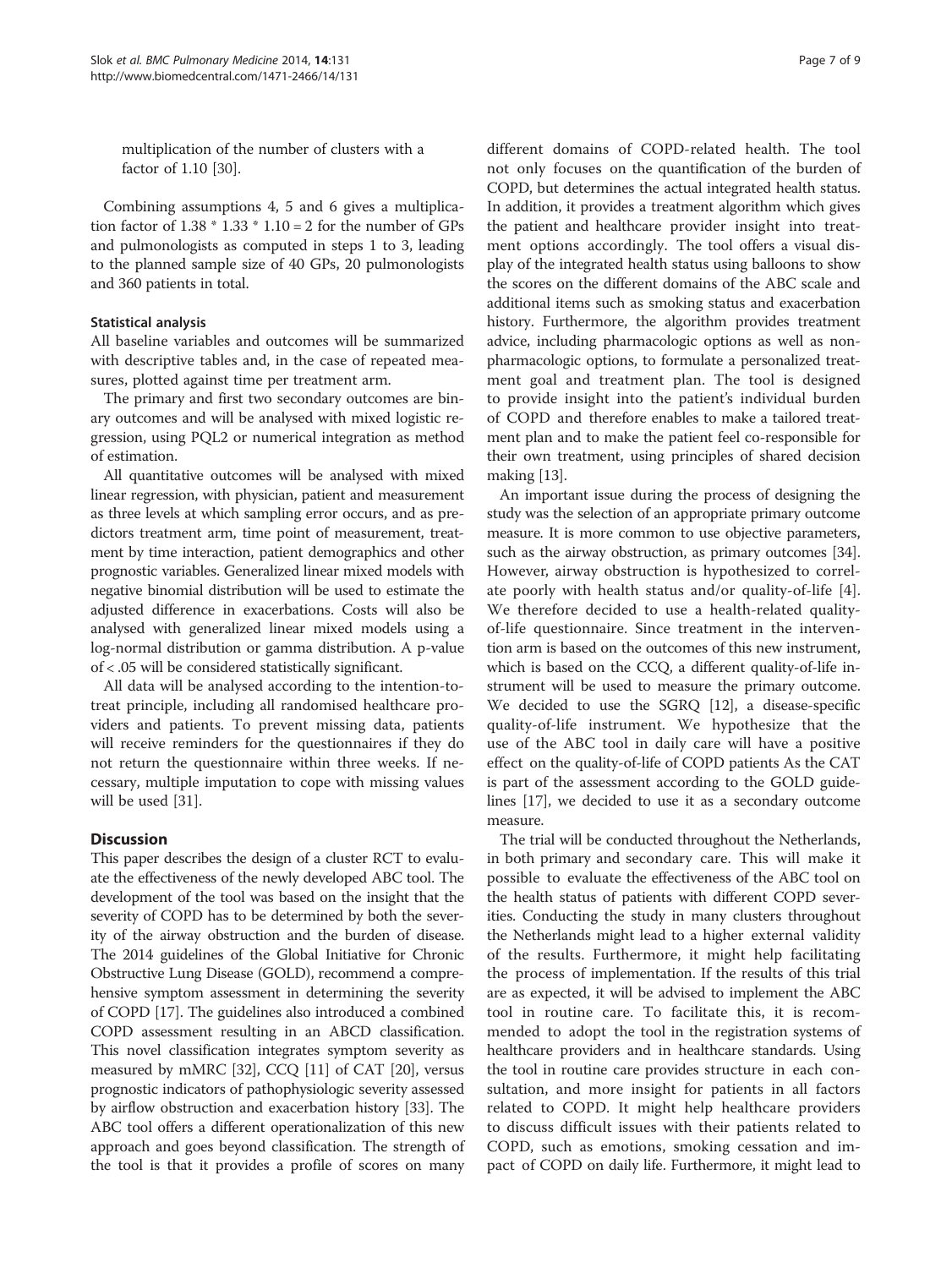<span id="page-7-0"></span>more commitment of the patient and taking the lead in their own treatment, increasing their self-management.

## Additional files

[Additional file 1:](http://www.biomedcentral.com/content/supplementary/1471-2466-14-131-S1.docx) Examples of treatment advice in the algorithm. [Additional file 2:](http://www.biomedcentral.com/content/supplementary/1471-2466-14-131-S2.docx) Integrated Health Status.

#### Abbreviations

ABC scale/tool: Assessment of Burden of COPD scale/tool; CAT: COPD Assessment Test; CCQ: Clinical COPD Questionnaire; COPD: Chronic Obstructive Pulmonary Disease; DALY: Disability Adjusted Life Years; EQ5d-5 L: EuroQol5d-5 level Questionnaire; FEV1: Forced Expiratory Volume in one second; GP: General Practitioner; mMRC: modified Medical Research Council; NVALT: in Dutch: Nederlandse Vereniging van Artsen voor Longziekten en Tuberculose; PACIC: Patients Assessment Chronic Illness Care questionnaire; PQL: Penalized Quasi-Likelihood; RCT: Randomised Controlled Trial; SDM: Shared Decision Making; SGRQ: The Saint George Respiratory Questionnaire; VAS: Visual Analogue Scale.

#### Competing interests

The authors AS, JCCMi'tV, NC, HAMK, SH, PS, DS, GvB, DK and GMA declare that they have no conflicts of interest in relation to this article.

OS received several unrestricted institutional grants from Pfizer, Boehringer Ingelheim, Novartis, AstraZeneca and GlaxoSmithKline.

TvdM developed the CCQ, received grants, reimbursement for travel and fee's for speaking and advisory boards from AstraZeneca, GlaxoSmithKline, Boehringer Ingelheim, Novartis, Teva and MSD.

The Erasmus University, Institute for Medical Technology Assessment, where MRM is employed, has received funding for designing and conducting cost-effectiveness studies of COPD drugs from multiple pharmaceutical companies (Boehringer Ingelheim, Nycomed, Pfizer). MRM has received speaker fees and compensation for serving on advisory boards for GSK, Boehringer Ingelheim, Pfizer, Nycomed and Novartis. MRM does not own stock of any pharmaceutical company.

PNRD has received reimbursements for attending symposia, fees for speaking, organising educational events, funds for research or fees for consulting from AstraZeneca, Boehringer-Ingelheim, Chiesi, Merck Sharp & Dohme, Mundipharma, Novartis, Takeda, Almirall and Teva.

#### Authors' contributions

All authors were responsible for the development of the ABC tool and developing the research protocol. AS and OS were responsible for drafting the manuscript. JCCMi'tV, NC, TvdM, MRM, HAMK, PS, SH, PNRD, DS, DK, GvB and GMA made critical revisions to the manuscript. AS and OS reached consensus on the final version for submission. All authors read and approved the final manuscript. OS had the final responsibility for the content.

#### Acknowledgements

The ABC tool was developed under the auspices of the Lung Alliance Netherlands (Dutch: Long Alliantie Nederland; LAN) and prepared by an expert team installed by the LAN. The initiative for the development of the instrument was taken by the PICASSO foundation for COPD. Funding was made possible by the Foundation Steunfonds Long Alliantie Nederland, and unrestricted grants provided by the health insurance companies CZ trust and Zilveren Kruis Achmea.

#### Author details

<sup>1</sup>Department of Family Medicine, Maastricht University, CAPHRI School for Public Health and Primary Care, PO Box 616, 6200 MD Maastricht, The Netherlands. <sup>2</sup>Department of Pulmonology, Sint Franciscus Gasthuis, Rotterdam, The Netherlands. <sup>3</sup>Department of Public Health and Primary Care, Leiden University Medical Centre, PO Box 9600, 2300 RC Leiden, The Netherlands. <sup>4</sup>Department of Primary Care, University of Groningen, University Medical Centre Groningen, Antonius Deusinglaan 1, 9713 AV Groningen, The Netherlands. <sup>5</sup>Groningen Research Institute for Asthma and COPD (GRIAC), University Medical Centre, Groningen, The Netherlands. 6 Erasmus University Rotterdam, Institute for Health Policy and Management/ Institute for Medical Technology Assessment, PO Box 1738, 3000 DR

Rotterdam, The Netherlands. <sup>7</sup> Department of Pulmonary Diseases, University of Groningen, University Medical Centre Groningen, Antonius Deusinglaan 1, 9713 AV Groningen, The Netherlands. <sup>8</sup>PICASSO foundation for COPD Alkmaar, The Netherlands. <sup>9</sup>Huisartsenzorg IJsselstein, locatie 't Steyn IJsselstein, The Netherlands. 10Lung Foundation Netherlands, Amersfoort, The Netherlands.<sup>11</sup>Department of Pulmonary Diseases, University Medical Centre Nijmegen, Nijmegen, The Netherlands. <sup>12</sup>Department of Methodology & Statistics, Maastricht University, CAPHRI School for Public Health and Primary Care, PO Box 616, 6200 MD Maastricht, The Netherlands.

Received: 9 July 2014 Accepted: 31 July 2014 Published: 7 August 2014

#### References

- 1. Vestbo J, Hurd SS, Agusti AG, Jones PW, Vogelmeier C, Anzueto A, Barnes PJ, Fabbri LM, Martinez FJ, Nishimura M, Stockley RA, Sin DD, Rodriguez-Roisin R: Global strategy for the diagnosis, management, and prevention of chronic obstructive pulmonary disease: GOLD executive summary. Am J Respir Crit Care Med 2013, 187:347–365.
- 2. Lozano R, Naghavi M, Foreman K, Lim S, Shibuya K, Aboyans V, Abraham J, Adair T, Aggarwal R, Ahn SY, Alvarado M, Anderson HR, Anderson LM, Andrews KG, Atkinson C, Baddour LM, Barker-Collo S, Bartels DH, Bell ML, Benjamin EJ, Bennett D, Bhalla K, Bikbov B, Bin Abdulhak A, Birbeck G, Blyth F, Bolliger I, Boufous S, Bucello C, Burch M, et al: Global and regional mortality from 235 causes of death for 20 age groups in 1990 and 2010: a systematic analysis for the Global Burden of Disease Study 2010. Lancet 2012, 380:2095–2128.
- 3. Mathers CD, Loncar D: Projections of global mortality and burden of disease from 2002 to 2030. PLoS Med 2006, 3:e442.
- 4. Tsiligianni I, Kocks J, Tzanakis N, Siafakas N, van der Molen T: Factors that influence disease-specific quality of life or health status in patients with COPD: a review and meta-analysis of Pearson correlations. Prim Care Respir J 2011, 20:257–268.
- 5. Santo Tomas LH, Varkey B: Improving health-related quality of life in chronic obstructive pulmonary disease. Curr Opin Pulm Med 2004, 10:120–127.
- 6. Domingo-Salvany A, Lamarca R, Ferrer M, Garcia-Aymerich J, Alonso J, Felez M, Khalaf A, Marrades RM, Monso E, Serra-Batlles J, Anto JM: Health-related quality of life and mortality in male patients with chronic obstructive pulmonary disease. Am J Respir Crit Care Med 2002, 166:680-685.
- 7. Antonelli-Incalzi R, Pedone C, Scarlata S, Battaglia S, Scichilone N, Forestiere F, Bellia V: Correlates of mortality in elderly COPD patients: focus on health-related quality of life. Respirology 2009, 14:98–104.
- 8. Fan VS, Curtis JR, Tu SP, McDonell MB, Fihn SD: Using quality of life to predict hospitalization and mortality in patients with obstructive lung diseases. Chest 2002, 122:429–436.
- 9. Slok AHM, Veen JCCM i 't, Chavannes NH, van der Molen T, Rutten-van Mölken MPMH, Kerstjens HAM, Salomé PL, Holverda S, Dekhuijzen R, Schuiten D, Asijee GM, van Schayck OCP: Development of the Assessment of Burden of COPD (ABC) tool an integrated tool to measure the burden of COPD. NPJ Prim Care Respir Med. Published online, 10 July 2014.
- 10. Elwyn G, Frosch D, Thomson R, Joseph-Williams N, Lloyd A, Kinnersley P, Cording E, Tomson D, Dodd C, Rollnick S, Edwards A, Barry M: Shared decision making: a model for clinical practice. J Gen Intern Med 2012, 27:1361–1367.
- 11. Van der Molen T, Willemse BW, Schokker S, Ten Hacken NH, Postma DS, Juniper EF: Development, validity and responsiveness of the Clinical COPD Questionnaire. Health Qual Life Outcomes 2003, 1:13.
- 12. Jones PW, Quirk FH, Baveystock CM: The St George's respiratory questionnaire. Respir Med 1991, 85:25–31.
- 13. Makoul G, Clayman ML: An integrative model of shared decision making in medical encounters. Patient Educ Couns 2006, 60:301–312.
- 14. Kocks J, de Jong C, Berger MY, Kerstjens HAM, van der Molen T: Putting health status guided COPD management to the test: protocol of the MARCH study. BMC Pulm Med 2013, 13:1–9.
- 15. Smeele IJM, Van Weel C, Van Schayck CP, Van der Molen T, Thoonen B, Schermer T, Sachs APE, Muris JWM, Chavannes NH, Kolnaar BGM, Grol MH, Geijer RMM: NHG Standaard COPD. Huisarts Wet 2007, 50:362–379.
- 16. Dekhuijzen PNR, Broeders MEAC, Grol MH, Tuut MK: Richtlijn Diagnostiek en behandeling van COPD. Utrecht: Kwaliteitsinstituut voor de Gezondheidszorg CBO; 2010.